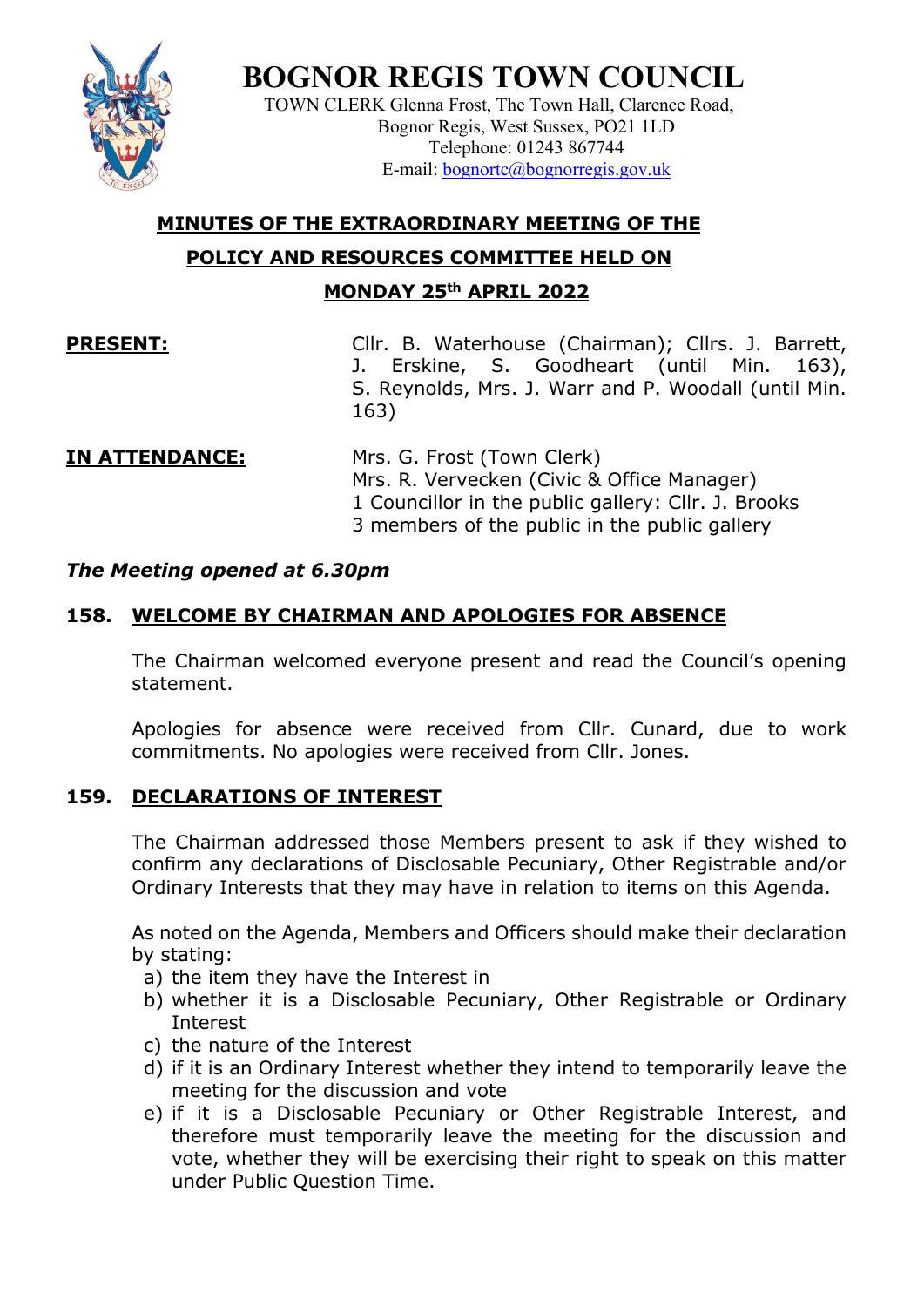They then need to re-declare their Interest and the nature of the Interest at the commencement of the item or when the Interest becomes apparent. They should request that it be recorded in the Minutes that they will leave the meeting and will neither take part in discussion, nor vote on the item.

As per the Agenda, it is each Member's own responsibility to notify the Monitoring Officer of all Disclosable Pecuniary, Other Registrable or Ordinary Interests notifiable under the Council's Code of Conduct, not already recorded on their Register of Interests Form, within 28 days.

The Chairman reminded Members to declare their Interests as any arise or again at the relative point in the meeting if they have already.

#### *Cllr. Erskine declared an Ordinary Interest in Agenda item 5 as a Trustee of the Bognor Regis Youth and Community Centre and stated he would take part in the discussion, but would not vote on this item*

*Cllr. Goodheart declared an Ordinary Interest in Agenda item 4 owing to any discussion relating to Rox Music & Arts Charity and stated he would leave the Meeting when this item was discussed. Cllr. Goodheart also declared an Ordinary Interest in Agenda item 5 as a Trustee of the Bognor Regis Youth and Community Centre and stated he would take part in the discussion, but would not vote on this item*

*Cllr. Woodall declared an Ordinary Interest in Agenda item 4 owing to any discussion relating to Bognor Regis Carnival Association and stated he would leave the Meeting when this item was discussed*

#### **160. ADJOURNMENT FOR PUBLIC QUESTION TIME AND STATEMENTS**

#### *The Chairman adjourned the Meeting at 6.40pm*

A member of the public, who is also Secretary of the Bognor Regis Youth and Community Centre, expressed his gratitude to the Town Council, for their support of and attention to youth projects, and the need for more provision of these for young people in the Town. He also implied that he was happy to answer any questions the Committee may have, concerning the work of the Youth Centre.

The same member of the public also commented on the ADC Masterplan and the need for the Town Council to submit their own ideas to ADC, for consideration. Disappointment was expressed that there had not been more progress on regeneration in the Town, despite many ideas having been presented to the District Council. The member of the public felt that the £12 million funding was not enough and that if ADC utilised some of the project ideas put forward and the money these would generate, this would provide some significant funding for making progress on other regeneration projects in Bognor Regis such as at the Pier.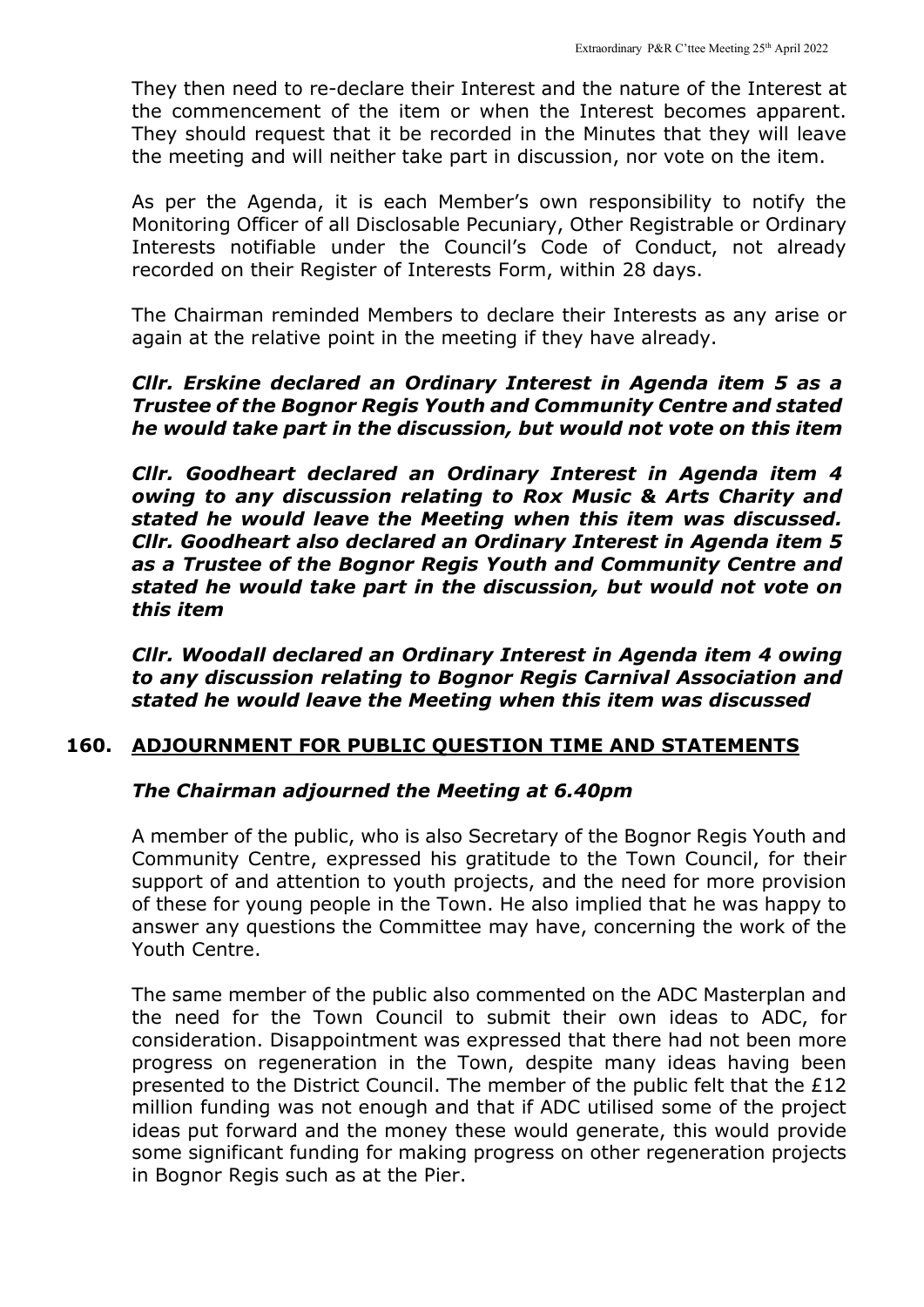Another member of the public spoke in support of the Rox Music & Arts Charity's application for match-funding, to be discussed during Agenda item 4 and the boost their proposal would give to the Town.

The Town Clerk clarified to a Councillor in the public gallery that half of the £25K match-funding, provided to the Town Council by ADC is to be spent on the 2022 Christmas projections, as was discussed at a recent Events, Promotion and Leisure Committee Meeting.

#### *The Chairman reconvened the Meeting at 6.51pm*

**161.** It was **RESOLVED** to vary the order of business and move Agenda item 4 to the last item to take account of the declarations of Interest declared by Cllrs. Goodheart and Woodall - S.O. 10(a)(vi).

#### **162. TO CONSIDER ANY RECOMMENDATONS FROM THE EXTRAORDNARY COMMUNITY ENGAGEMENT AND ENVIRONMENT COMMITTEE MEETING HELD ON 19th APRIL 2022 IN CONNECTION WITH A REQUEST FOR FUNDING FROM BOGNOR REGIS YOUTH AND COMMUNITY CENTRE WESTLOATS LANE**

The Town Clerk's report detailing the recommendation from the Community Engagement and Environment Committee to support the Bognor Regis Youth and Community Centre with a grant to the value of £5,000 subject to certain conditions was **NOTED**.

Members discussed the need for further youth provision in the Town and the positive effect this could have in reducing anti-social behaviour. Through the Chair, the Town Clerk confirmed that there is an underspend in the Town Council's 2021/22 budget, which if Members were inclined to support this proposal, could be used to fund this grant.

Following further discussion, Members **RESOLVED** that subject to the conditions previously identified by the Community Engagement and Environment Committee being met, £5,000 should be awarded to the Bognor Regis Youth and Community Centre from the 2021/22 budget underspends identified by the Clerk.

#### *Cllrs. Erskine and Goodheart redeclared their Ordinary Interest in the above item and did not take part in the vote*

#### **163. TO CONSIDER HOLDING A FACILITATED MEMBERS BRIEFING TO DISCUSS THE EXISTING ADC MASTERPLAN FOR BOGNOR REGIS AND POTENTIAL DEVELOPMENT OF A BRTC LED TOWN CENTRE VISION**

The Town Clerk's report was **NOTED**.

Members spoke in favour of a BRTC led Town Centre Vision, and the need for ADC to work collaboratively with the Town Council and other stakeholders, so everyone understands the collective 'vision' for the Town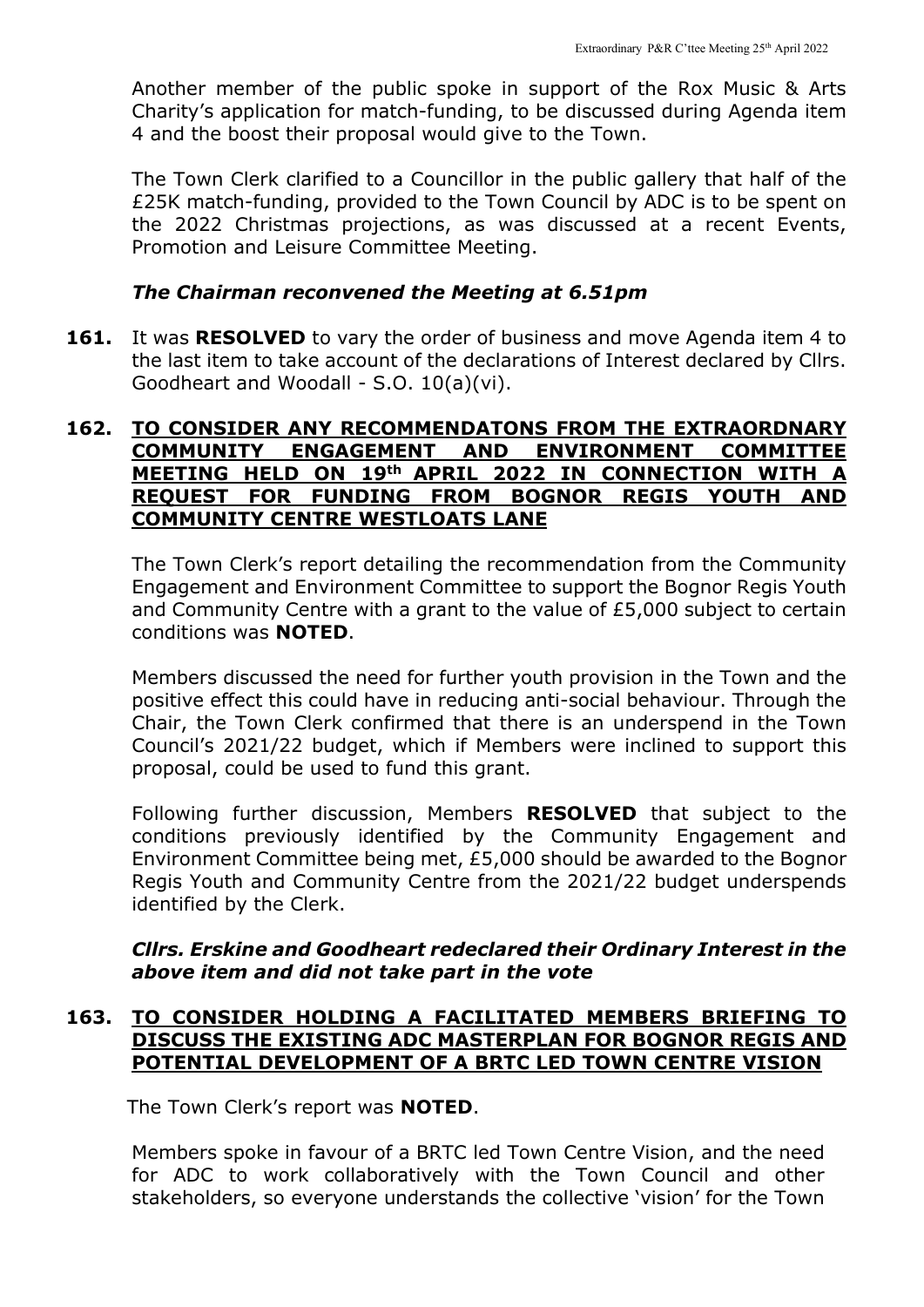and progress on regeneration projects is pushed forward. Members spoke of the need for clarity on the current ADC Masterplan, and what it means in practical terms and the chance to discuss this in further detail was welcomed. Discussion was also held relating to the WSCC allocation of £431,000 public realm money, for improvements at The Esplanade to link with other investments being made to the Town.

The Chairman sought Members agreement to invite Ms. Rebecca White, Executive Director of the Bognor Regis Regeneration Board (BRRB), who was seated in the public gallery to speak on this item. This was agreed.

Ms. White thanked the Chairman for the opportunity to speak and confirmed that she would forward the Town Clerk the current ADC Masterplan (short and long version) and the report with information on the WSCC public realm improvements to The Esplanade, for Members information. Ms. White further reported that ADC have committed funding to create a new vision, they are not going back to the drawing board and will review the existing Masterplan. At a recent Town Centre Forum meeting, she had consulted with each member present, as well as members of the public at the Town Council's Annual Town Meeting of Electors and around 60 businesses from the Bognor Regis BID, to gain 'key points' to be forwarded to ADC, to help formulate the Town Centre Vision. Ms. White expressed the need for the Town Council to do the same, at this early stage in the process, to ensure all stakeholders are pushing their collective views on the District Council.

The Town Clerk informed Members that Professor Dave Cooper, Head of Business School at the University of Chichester, had kindly offered to assist with this process and had suggested a meeting date of Wednesday 18<sup>th</sup> May 2022 for initial discussions with Members.

Following further discussion, Members unanimously **AGREED** to hold a facilitated Members Briefing to discuss the existing ADC Masterplan for Bognor Regis and the potential development of a BRTC led Town Centre Vision. Professor Dave Cooper and Ms. Rebecca White will assist with facilitating the Briefing to be held on 18th May 2022.

#### *NOTE: It has since been established that this date clashes with the Annual Council Meeting at ADC. An alternative date is now being sought*

*Cllr. Goodheart redeclared an Ordinary Interest in Agenda item 4 owing to any discussion relating to Rox Music & Arts Charity and left the Meeting*

*Cllr. Woodall redeclared an Ordinary Interest in Agenda item 4 owing to any discussion relating to Bognor Regis Carnival Association and left the Meeting*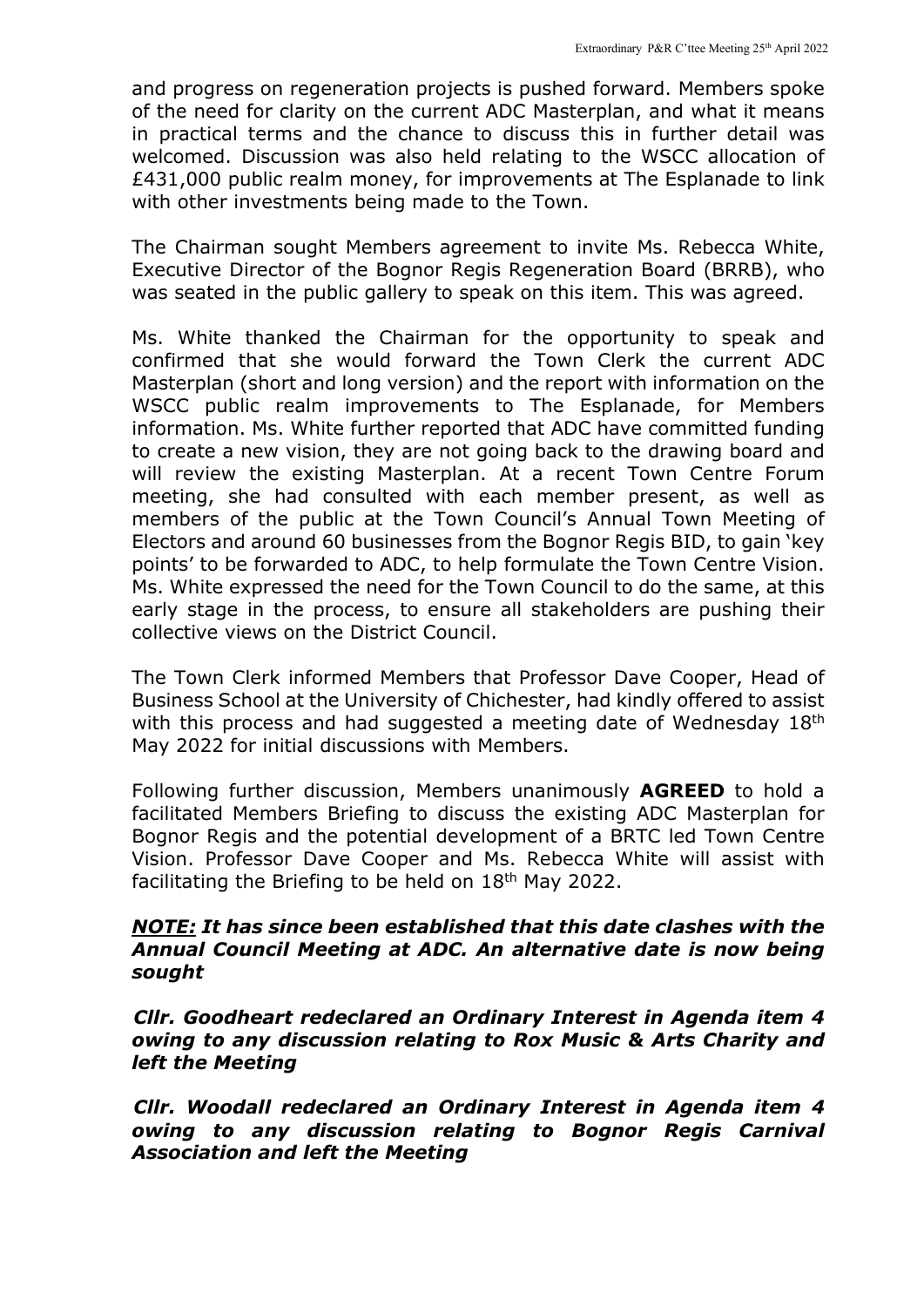#### **164. TO CONSIDER THE APPLICATIONS RECEIVED IN LINE WITH THE CRITERIA AND CONDITIONS SET BY THE COMMITTEE IN RELATION TO ADC MATCH-FUNDING FOR EVENTS SUPPORTED BY THE TOWN COUNCIL'S GRANT AID PROCESS - MIN. 156 REFERS**

The Town Clerk's report was **NOTED**.

 Following the Extraordinary Policy and Resources Committee meeting held on 5<sup>th</sup> April 2022, the Town Clerk wrote to the three organisations that had been identified by Members, as being potential recipients of a share of the £12.5K match-funding that had become available, detailing the agreed criteria to be met, for the organisations to be considered.

With a closing date of Friday 22<sup>nd</sup> April, the three organisations had submitted their applications, with proposals for new elements which, with additional funding, could enhance their events for 2022. The applications were tabled for Members consideration at the meeting.

Following some discussion, Members unanimously **AGREED** the three organisations would receive a share of the £12.5K match-funding, as detailed below and subject to certain conditions: -

#### **Southdowns Music Festival -**

The application was considered in some detail and the £500 for security/stewarding identified for each new event was highlighted by the Committee as not fitting within the criteria set. Members therefore agreed these amounts would need to be removed from any award to be made.

Following further discussion, Members unanimously **AGREED** that £5,550 should be awarded to Southdowns Music Festival for the provision of the two additional events, namely the Seafront Music Stage and Southdowns Dance Festival as identified within their application, subject to the following conditions: -

- That this funding is not to be used to fund stewarding or security elements of the events, as per the criteria agreed by the Policy and Resources Committee, which each applicant had been made aware of. This element would therefore need to be covered from other sources of funding and confirmation of this provided.
- That should the event for which the Grant Aid has been awarded as detailed in their application not proceed, the grant must be returned to the Town Council.

#### **Rox Music & Arts -**

Members unanimously **AGREED** that £4,000 should be awarded to Rox Music & Arts to enable the organisation to invite Grayson Perry and his wife (or an alternative TV personality should Grayson not be available) to open the art exhibition, subject to the following conditions: -